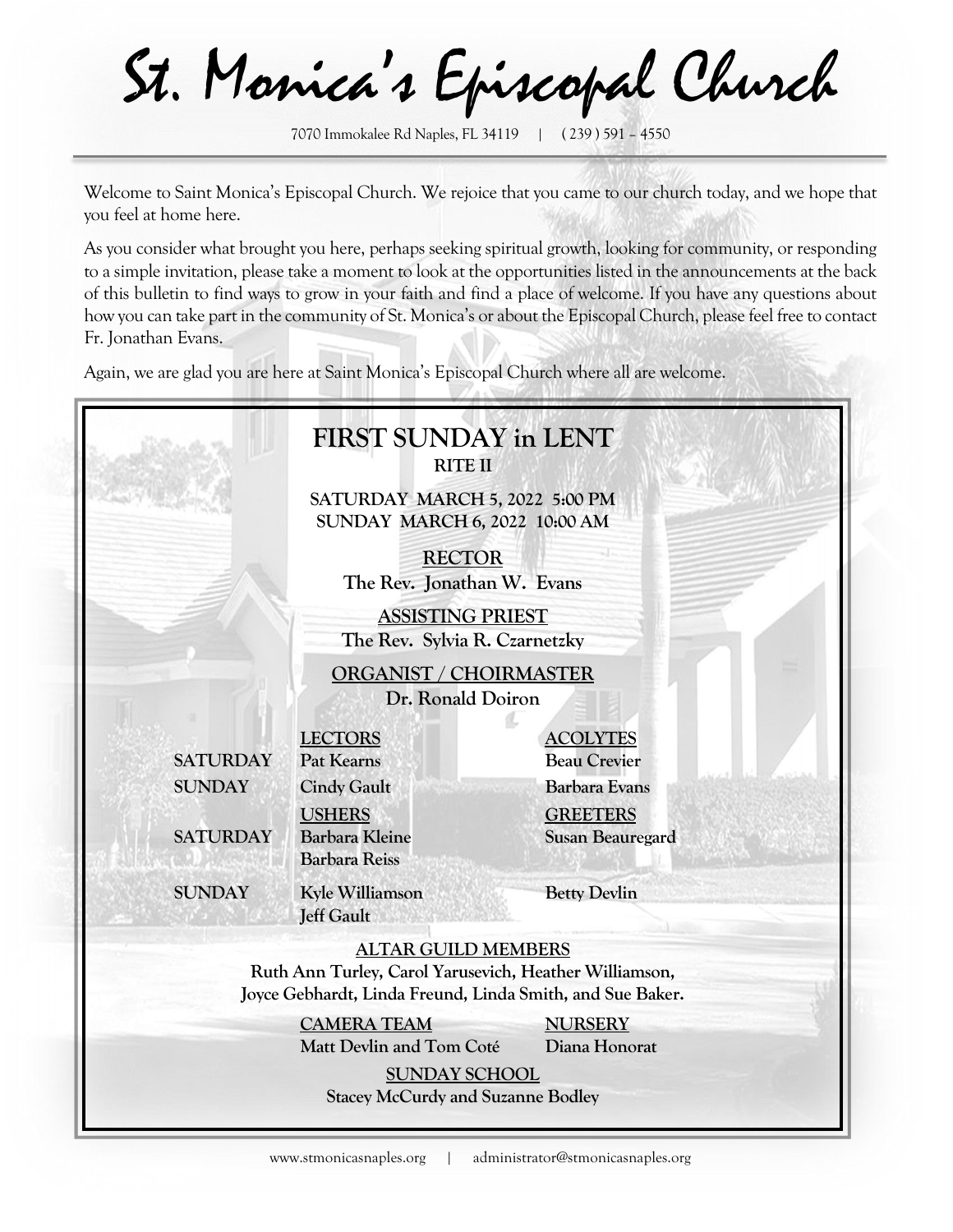#### **Service begins with the lighting of the candles and the organ voluntary. Please use this time for silent prayer and meditation.**

**Voluntary C** *O Lamm Gottes, unschuldig* **Georg Phillip Telemann** (O Lamb of God, Unspotted) Sam Eash, Organist

#### **Welcome and Announcements**

# **THE WORD OF GOD**

# *Please stand as you are able*

**Hymn in Procession** *The Glory of These Forty Days Hymn* 143

| Celebrant | Bless the Lord who forgives all our sins. |
|-----------|-------------------------------------------|
| People    | His mercy endures for ever.               |

*Please stand, kneel, or sit reverently*

#### **The Decalogue**

Hear the commandments of God to his people: I am the Lord your God who brought you out of bondage. You shall have no other gods but me.

#### **Amen. Lord have mercy.** You shall not make for yourself any idol. **Amen. Lord have mercy.** You shall not invoke with malice the Name of the Lord your God. **Amen. Lord have mercy.** Remember the Sabbath day and keep it holy. **Amen. Lord have mercy.** Honor your father and your mother. **Amen. Lord have mercy.** You shall not commit murder. **Amen. Lord have mercy.** You shall not commit adultery. **Amen. Lord have mercy.** You shall not steal.

**Amen. Lord have mercy.** You shall not be a false witness.

**Amen. Lord have mercy.** You shall not covet anything that belongs to your neighbor. **Amen. Lord have mercy.**

Celebrant If we say that we have no sin, we deceive ourselves, and the truth is not in us. But if we confess our sins, God, who is faithful and just, will forgive our sins and cleanse us from all unrighteousness. *1 John 1 : 8, 9*

#### **Confession**

Let us confess our sins against God and our neighbor.

*Silence may be kept.*

All: **Most merciful God, we confess that we have sinned against you in thought, word, and deed, by what we have done, and by what we have left undone. We have not loved you with our whole heart; we have not loved our neighbors as ourselves. We are truly sorry and we humbly**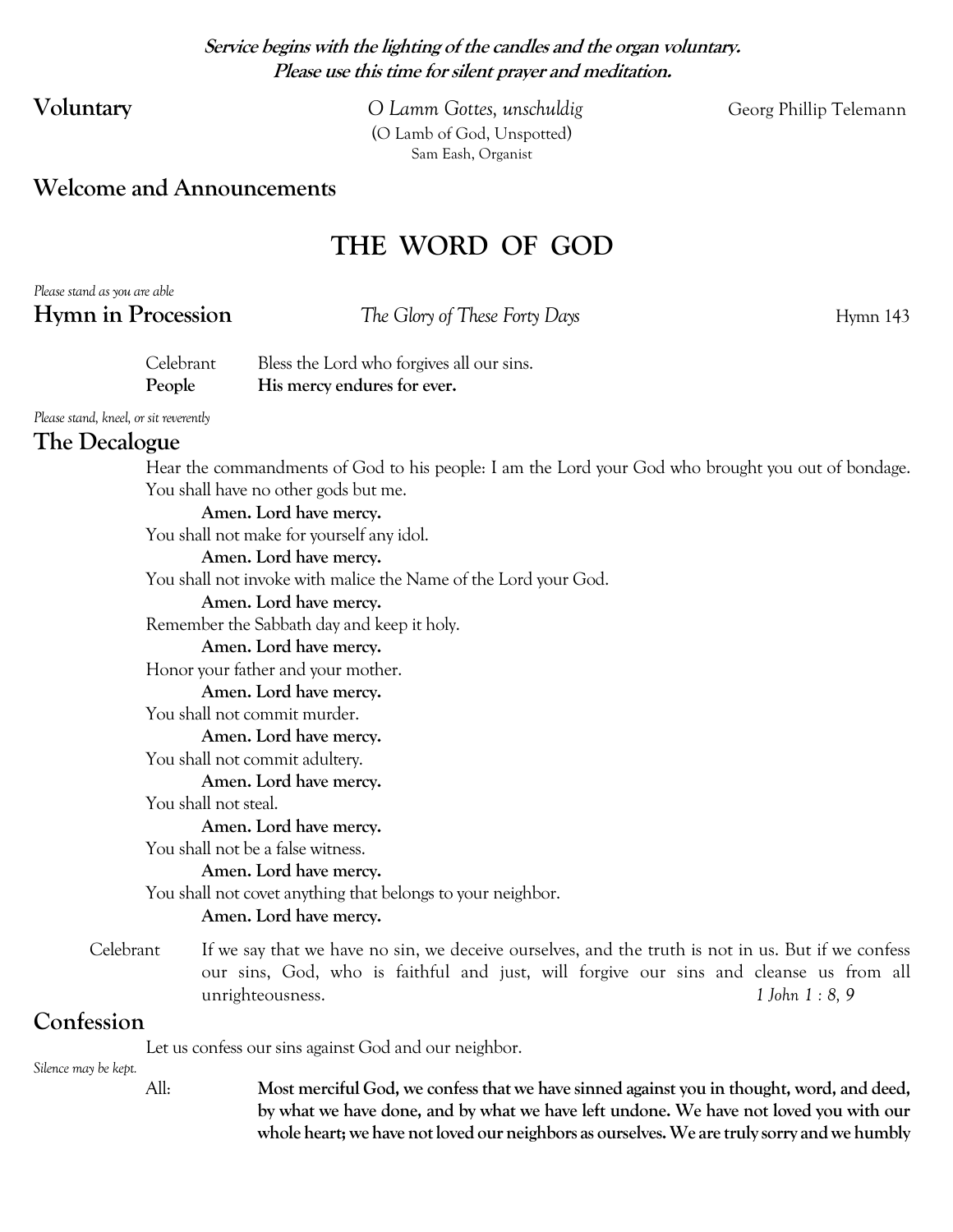**repent. For the sake of your Son Jesus Christ, have mercy on us and forgive us; that we may delight in your will, and walk in your ways, to the glory of your Name. Amen.**

Celebrant Almighty God have mercy on you, forgive you all your sins through our Lord Jesus Christ, strengthen you in all goodness, and by the power of the Holy Spirit keep you in eternal life.

**Amen**.



**The Collect** 

| Celebrant     | The Lord be with you. |
|---------------|-----------------------|
| <i>People</i> | And also with you.    |
| Celebrant     | Let us pray.          |

Almighty God, whose blessed Son was led by the Spirit to be tempted by Satan: Come quickly to help us who are assaulted by many temptations; and, as you know the weaknesses of each of us, let each one find you mighty to save; through Jesus Christ your Son our Lord, who lives and reigns with you and the Holy Spirit, one God, now and for ever. **Amen.**

### **The Lessons**

*Please be seated* 

**The First Reading** Deuteronomy 26 : 1 – 11

When you have come into the land that the Lord your God is giving you as an inheritance to possess, and you possess it, and settle in it, you shall take some of the first of all the fruit of the ground, which you harvest from the land that the Lord your God is giving you, and you shall put it in a basket and go to the place that the Lord your God will choose as a dwelling for his name. You shall go to the priest who is in office at that time, and say to him, "Today I declare to the Lord your God that I have come into the land that the Lord swore to our ancestors to give us." When the priest takes the basket from your hand and sets it down before the altar of the Lord your God, you shall make this response before the Lord your God: "A wandering Aramean was my ancestor; he went down into Egypt and lived there as an alien, few in number, and there he became a great nation, mighty and populous. When the Egyptians treated us harshly and afflicted us, by imposing hard labor on us, we cried to the Lord, the God of our ancestors; the Lord heard our voice and saw our affliction, our toil, and our oppression. The Lord brought us out of Egypt with a mighty hand and an outstretched arm, with a terrifying display of power, and with signs and wonders; and he brought us into this place and gave us this land, a land flowing with milk and honey. So now I bring the first of the fruit of the ground that you, O Lord, have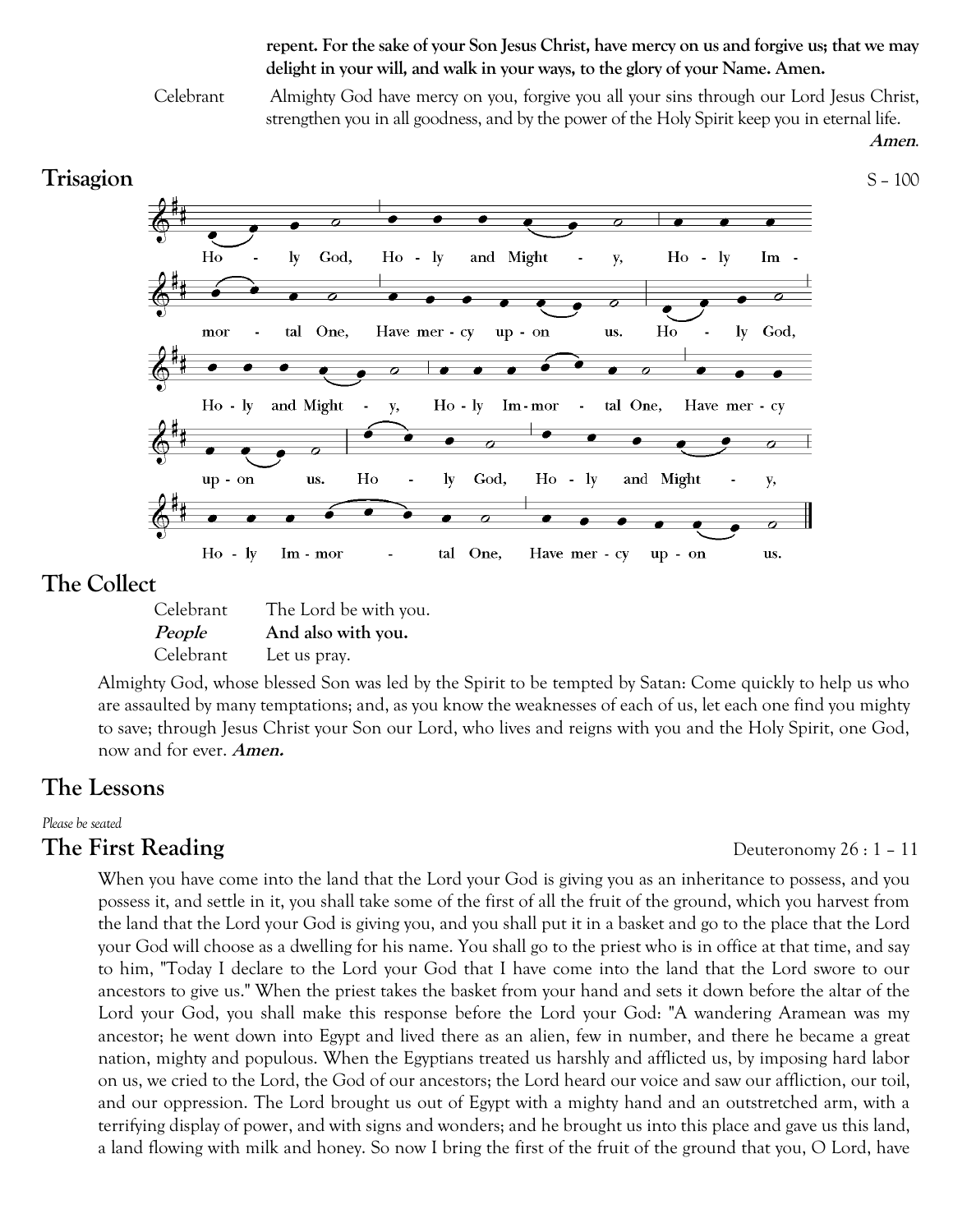given me." You shall set it down before the Lord your God and bow down before the Lord your God. Then you, together with the Levites and the aliens who reside among you, shall celebrate with all the bounty that the Lord your God has given to you and to your house.



# **The Second Reading** Romans 10 : 8b – 13

"The word is near you, on your lips and in your heart" (that is, the word of faith that we proclaim); because if you confess with your lips that Jesus is Lord and believe in your heart that God raised him from the dead, you will be saved. For one believes with the heart and so is justified, and one confesses with the mouth and so is saved. The scripture says, "No one who believes in him will be put to shame." For there is no distinction between Jew and Greek; the same Lord is Lord of all and is generous to all who call on him. For, "Everyone who calls on the name of the Lord shall be saved."

|                              | Reader    | The Word of the Lord.                                                                             |                 |
|------------------------------|-----------|---------------------------------------------------------------------------------------------------|-----------------|
|                              | People    | Thanks be to God.                                                                                 |                 |
| Please stand as you are able |           |                                                                                                   |                 |
| Gradual Hymn                 |           | Forty Days and Forty Nights                                                                       | Hymn $150$      |
| The Gospel                   |           |                                                                                                   | Luke $4:1 - 13$ |
|                              | Celebrant | The Holy Gospel of our Savior Jesus Christ according to Luke.<br>$\sim$ 1<br>$\sim$ $\sim$ $\sim$ |                 |

**People Glory to you, Lord Christ.** 

After his baptism, Jesus, full of the Holy Spirit, returned from the Jordan and was led by the Spirit in the wilderness, where for forty days he was tempted by the devil. He ate nothing at all during those days, and when they were over, he was famished. The devil said to him, "If you are the Son of God, command this stone to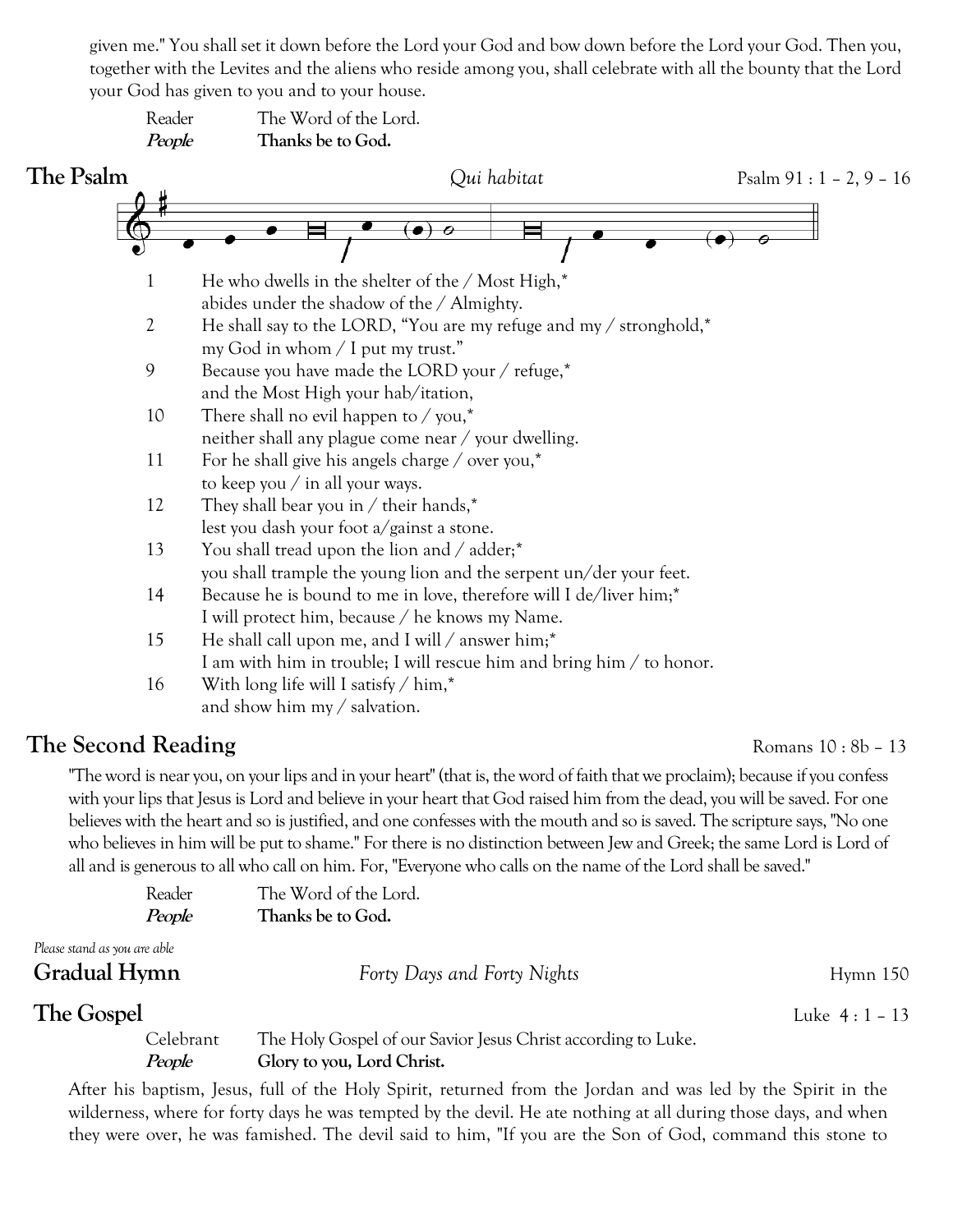become a loaf of bread." Jesus answered him, "It is written, 'One does not live by bread alone.'" Then the devil led him up and showed him in an instant all the kingdoms of the world. And the devil said to him, "To you I will give their glory and all this authority; for it has been given over to me, and I give it to anyone I please. If you, then, will worship me, it will all be yours." Jesus answered him, "It is written, 'Worship the Lord your God, and serve only him.'" Then the devil took him to Jerusalem, and placed him on the pinnacle of the temple, saying to him, "If you are the Son of God, throw yourself down from here, for it is written, 'He will command his angels concerning you, to protect you,' and 'On their hands they will bear you up, so that you will not dash your foot against a stone.'" Jesus answered him, "It is said, 'Do not put the Lord your God to the test.'" When the devil had finished every test, he departed from him until an opportune time.

Celebrant The Gospel of the Lord. **People Praise to you, Lord Christ.** 

*Please stand as you are able*

### **The Nicene Creed**

**We believe in one God, the Father, the Almighty, maker of heaven and earth, of all that is, seen and unseen. We believe in one Lord, Jesus Christ, the only Son of God, eternally begotten of the Father, God from God, Light from Light, true God from true God, begotten, not made, of one Being with the Father. Through him all things were made. For us and for our salvation he came down from heaven: by the power of the Holy Spirit he became incarnate from the Virgin Mary, and was made man. For our sake he was crucified under Pontius Pilate; he suffered death and was buried. On the third day he rose again in accordance with the Scriptures; he ascended into heaven and is seated at the right hand of the Father. He will come again in glory to judge the living and the dead, and his kingdom will have no end. We believe in the Holy Spirit, the Lord, the giver of life, who proceeds from the Father and the Son. With the Father and the Son he is worshiped and glorified. He has spoken through the Prophets. We believe in one holy catholic and apostolic Church. We acknowledge one baptism for the forgiveness of sins. We look for the resurrection of the dead, and the life of the world to come. Amen.**

*Please Stand, Kneel,or Sit Reverently*

## **The Prayers of the People**

*The Leader and People pray responsively*

With all our heart and with all our mind, let us pray to the Lord, saying "*Lord, have mercy*."

*Silence may be kept.*

For the peace of the world, for the welfare of the Holy Church of God, and for the unity of all peoples, let us pray to the Lord.

#### **Lord, have mercy.**

For our Bishop, and for all the clergy and people, let us pray to the Lord.

#### **Lord, have mercy.**

For our President, for the leaders of the nations, and for all in authority, let us pray to the Lord.

#### **Lord, have mercy.**

For this city of Naples, for every city and community, and for those who live in them, let us pray to the Lord.

### **Lord, have mercy.**

For the good earth which God has given us, and for the wisdom and will to conserve it, let us pray to the Lord.

#### **Lord, have mercy.**

**The Sermon** The Rev. Jonathan W. Evans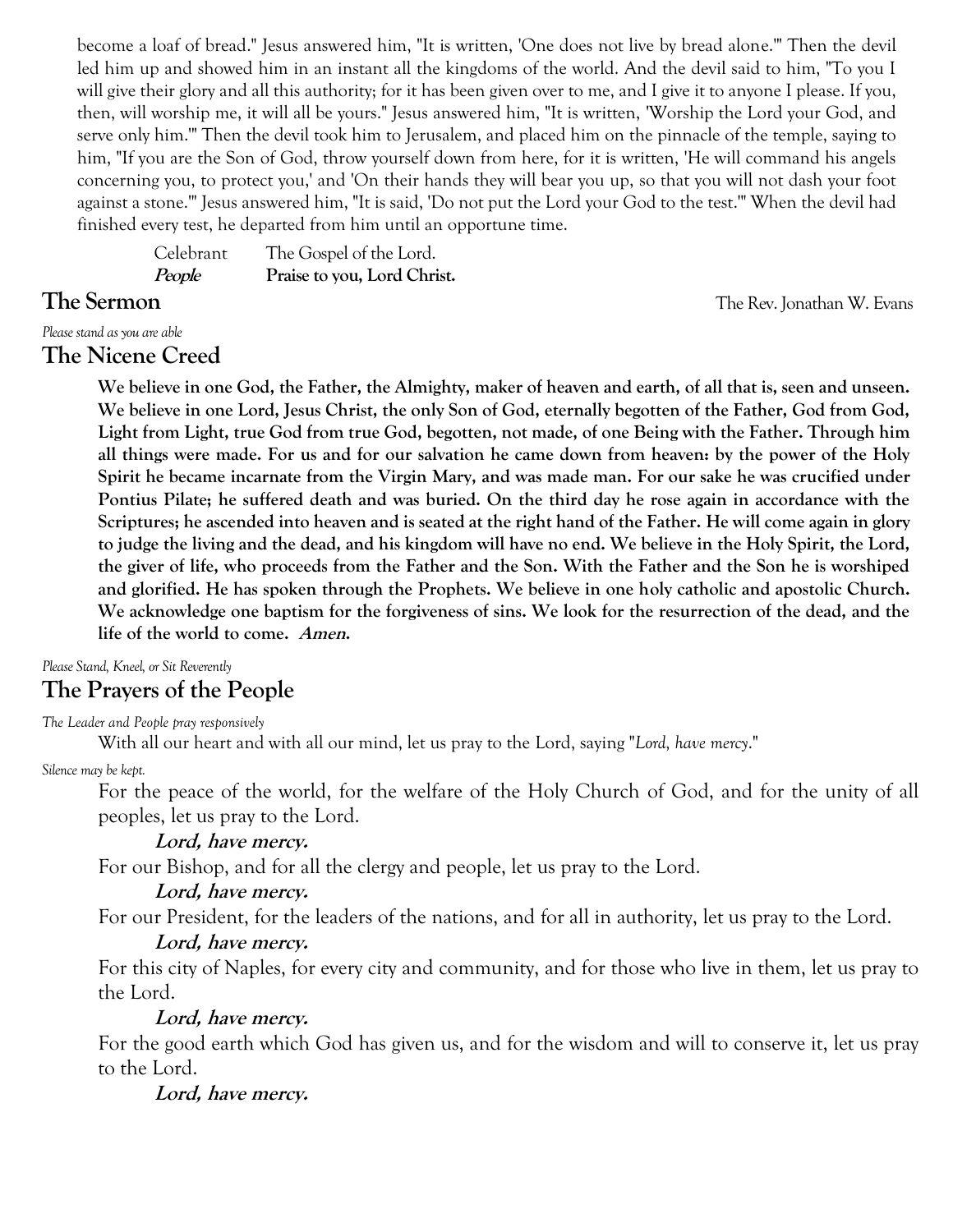For the aged and infirm, for the widowed and orphans, and for the sick and the suffering, let us pray to the Lord.

#### **Lord, have mercy.**

For the poor and the oppressed, for the unemployed and the destitute, for prisoners and captives, and for all who remember and care for them, let us pray to the Lord.

#### **Lord, have mercy.**

For all who have died in the hope of the resurrection, and for all the departed, let us pray to the Lord.

### **Lord, have mercy.**

For deliverance from all danger, violence, oppression, and degradation, let us pray to the Lord.

#### **Lord, have mercy.**

For the absolution and remission of our sins and offenses, let us pray to the Lord.

#### **Lord, have mercy.**

That we may end our lives in faith and hope, without suffering and without reproach, let us pray to the Lord.

#### **Lord, have mercy.**

In the communion of St. Monica and of all the saints, let us commend ourselves, and one another, and all our life, to Christ our God.

# **To thee, O Lord our God.**

# **Concluding Collect**

Almighty and eternal God, ruler of all things in heaven and earth: Mercifully accept the prayers of your people, and strengthen us to do your will; through Jesus Christ our Lord. **Amen.**

*Please stand as you are able.*

### **The Peace**

Celebrant The peace of the Lord be always with you. **People And also with you.**

# **THE HOLY COMMUNION**

# **Offertory Sentence**

Ascribe to the Lord the honor due his Name; bring offerings and come into his courts.

# **During the Offering**

| Voluntary                     |                                               | Durch Adams Fall                                                |          |  |
|-------------------------------|-----------------------------------------------|-----------------------------------------------------------------|----------|--|
| 10 AM Anthem                  |                                               | Like as the Hart Desireth the Waterbrooks<br>St. Monica's Choir |          |  |
| Please stand as you are able. |                                               |                                                                 |          |  |
| At the Presentation           | All Things Come of Thee, O Lord $-$ Mass in E |                                                                 | J. Smith |  |
|                               | Sing 2 times                                  |                                                                 |          |  |
|                               |                                               |                                                                 |          |  |
|                               |                                               |                                                                 |          |  |
|                               | (Organ)<br>All                                | $of$ <sub>—</sub><br>Thee,<br>things come                       | Lord,    |  |
|                               | $\widehat{\phantom{a}}$                       |                                                                 |          |  |
| and                           | Thine own have we giv<br>en<br>of             | (Organ)<br>Thee.                                                |          |  |
|                               |                                               |                                                                 |          |  |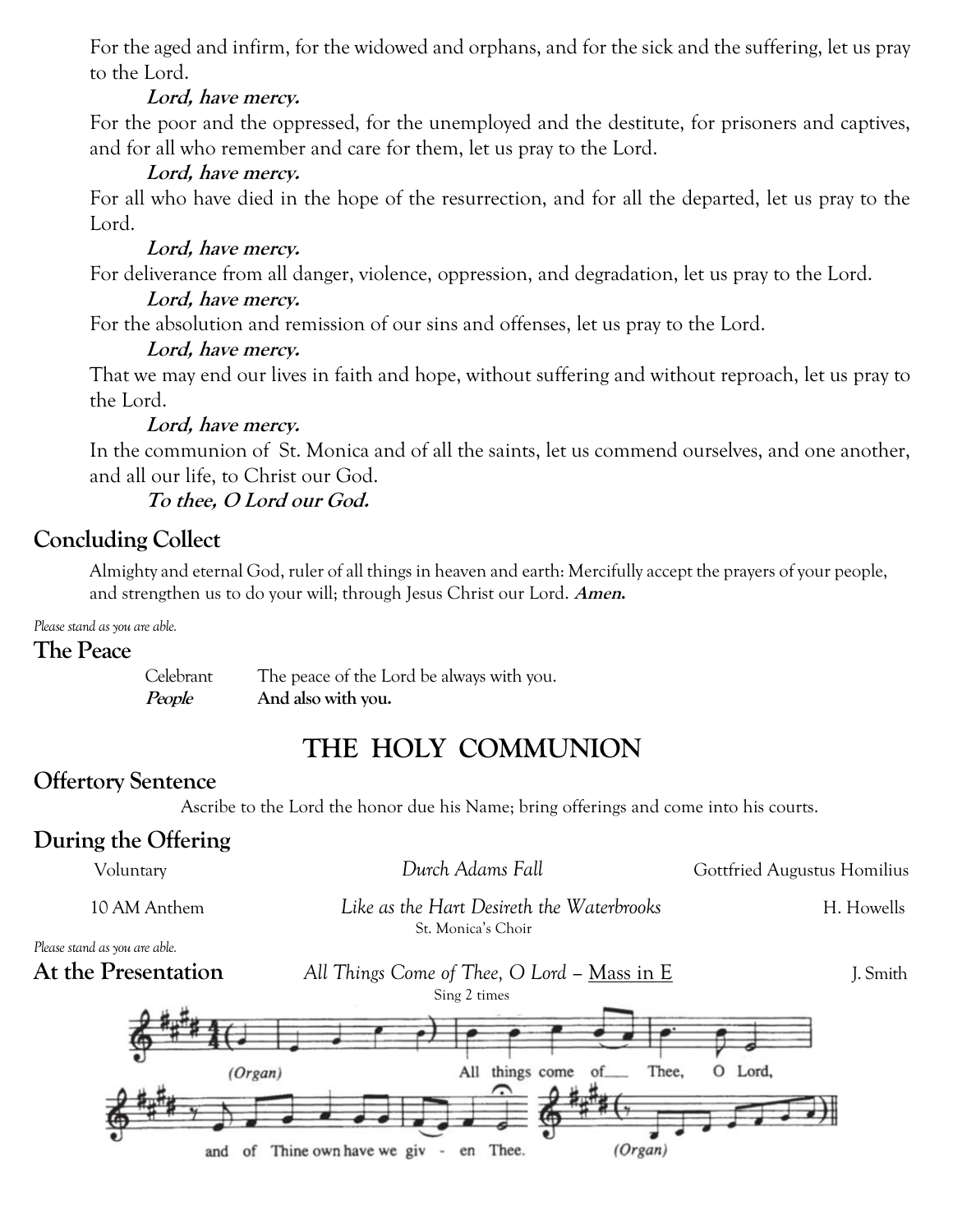# **The Great Thanksgiving** *Eucharistic Prayer A*

| Celebrant | The Lord be with you.                      |
|-----------|--------------------------------------------|
| People    | And also with you.                         |
| Celebrant | Lift up your hearts.                       |
| People    | We lift them to the Lord.                  |
| Celebrant | Let us give thanks to the Lord our God.    |
| People    | It is right to give him thanks and praise. |
|           |                                            |

#### *Celebrant continues:*

It is right, and a good and joyful thing, always and everywhere to give thanks to you, Father Almighty, Creator of heaven and earth. You bid your faithful people cleanse their hearts, and prepare with joy for the Paschal feast; that, fervent in prayer and in works of mercy, and renewed by your Word and Sacraments, they may come to the fullness of grace which you have prepared for those who love you. Therefore we praise you, joining our voices with Angels and Archangels and with all the company of heaven, who for ever sing this hymn to proclaim the glory of your Name:

**Sanctus** *Deutsche Messe* – Franz Schubert, Arr. Richard Proulx **S** – 130

*Please stand or kneel as the Celebrant continues:*

Holy and gracious Father: In your infinite love you made us for yourself; and, when we had fallen into sin and become subject to evil and death, you, in your mercy, sent Jesus Christ, your only and eternal Son, to share our human nature, to live and die as one of us, to reconcile us to you, the God and Father of all.

He stretched out his arms upon the cross, and offered himself in obedience to your will, a perfect sacrifice for the whole world.

On the night he was handed over to suffering and death, our Lord Jesus Christ took bread; and when he had given thanks to you, he broke it, and gave it to his disciples, and said, "Take, eat: This is my Body, which is given for you. Do this for the remembrance of me."

After supper he took the cup of wine; and when he had given thanks, he gave it to them, and said, "Drink this, all of you: This is my Blood of the new Covenant, which is shed for you and for many for the forgiveness of sins. Whenever you drink it, do this for the remembrance of me."

Therefore we proclaim the mystery of faith:

#### **Christ has died. Christ is risen. Christ will come again.**

We celebrate the memorial of our redemption, O Father, in this sacrifice of praise and thanksgiving. Recalling his death, resurrection, and ascension, we offer you these gifts. Sanctify them by your Holy Spirit to be for your people the Body and Blood of your Son, the holy food and drink of new and unending life in him. Sanctify us also that we may faithfully receive this holy Sacrament, and serve you in unity, constancy, and peace; and at the last day bring us with all your saints into the joy of your eternal kingdom. All this we ask through your Son Jesus Christ. By him, and with him, and in him, in the unity of the Holy Spirit all honor and glory is yours, Almighty Father, now and for ever. **Amen.**

# **The Lord's Prayer**

And now, as our Savior Christ has taught us, we are bold to say,

Our Father in heaven, hallowed be your Name, kingdom come, your will be done, on earth as in heaven. Give us today our daily bread. Forgive us our sins as we forgive those who sin against us. Save us from the time of trial, and deliver us from evil. For the kingdom, the power, and the glory are yours, now and for ever. **Amen.**

# **Breaking of the Bread**

Celebrant Christ our Passover is sacrificed for us; **People Therefore let us keep the feast.**